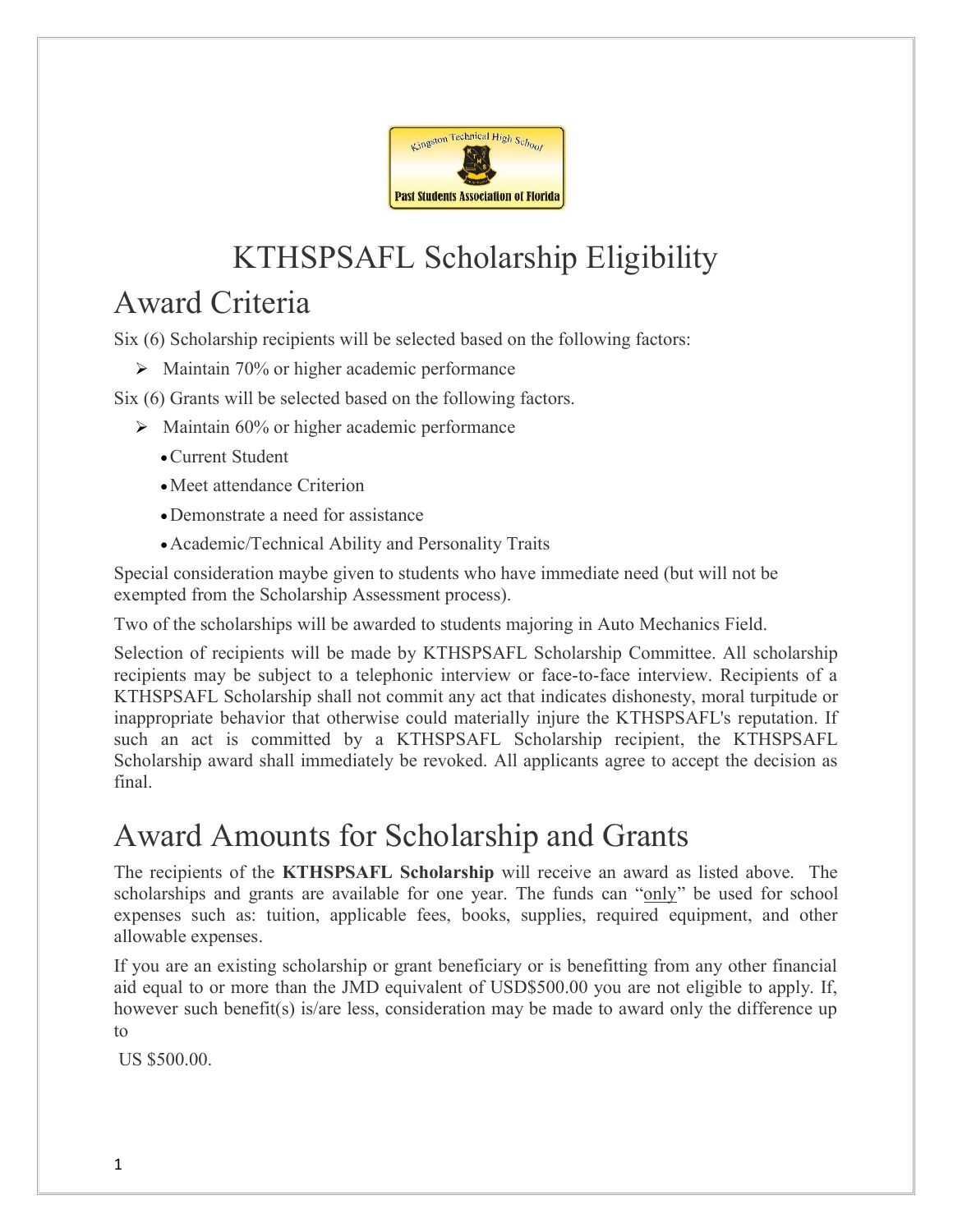Scholarship renewal is contingent upon maintaining a full-time enrollment and must meet all requirements.

### Application Procedure

#### Candidate's Role

All correspondence throughout the application process is via email. If you do not have an email address you wish to share, you may register an address with a free service such as Yahoo! Mail, Gmail or Windows Live Mail for the purpose of this application.

Be sure to add ktpsfl@gmail.com to your Contacts or Address Book. Students failing to use a valid email address will not be able to access correspondence. Please denote the subject line in your email using upper case format: KTHS SCHOLARSHIP your name. For example: KTHS SCHOLARSHIP\_MARY JANE. DATE.

Interested students can begin the electronic application process by visiting our website at www.kthspsafl.org. It is also your responsibility to ensure that the Score Sheet is completed by your teacher and is emailed to us. The score sheet will not be returned to you but you may request to review and discuss it with your teacher.

Applications are evaluated only on the information on your application. Once the application is submitted, no further changes can be made. Do NOT mail a printed copy or any other materials to KTHSPSAFL Scholarship Program. The applicant is responsible for the submission of all forms and supporting documents required for the application process.

#### KTHS Role

In order to maintain integrity and to expedite the application process, the form teacher who completes the Applicant Score Sheet is responsible for submitting same to the Guidance Counselor for further processing. Please note that the form may need to be scanned (showing approved KTHS stamp) or emailed using the schools email address.

Please use similar format for the subject e.g. KTHS SCHOLARSHIP\_MARY JANE. DATE

The application must be submitted electronically by 5:00 p.m. Eastern Standard Time on June 29, 2018

KTHSPSAFL will email acknowledgment of receipt of all submitted applications. Applications found to be incomplete as of the application deadlines will not be processed. All information submitted is considered confidential and is reviewed only by the Scholarship Committee. KTHSPSAFL may use recipient names, photos and other information for promotional purposes.

### Notification

All applicants will be notified of their status by the end of August 2018. Provisional award recipients will be sent notification requesting additional information be emailed to Scholarship Committee to validate self-declared application information. These provisional recipients must respond completely by the given deadline for further scholarship consideration. Non-recipients will receive notification via email.